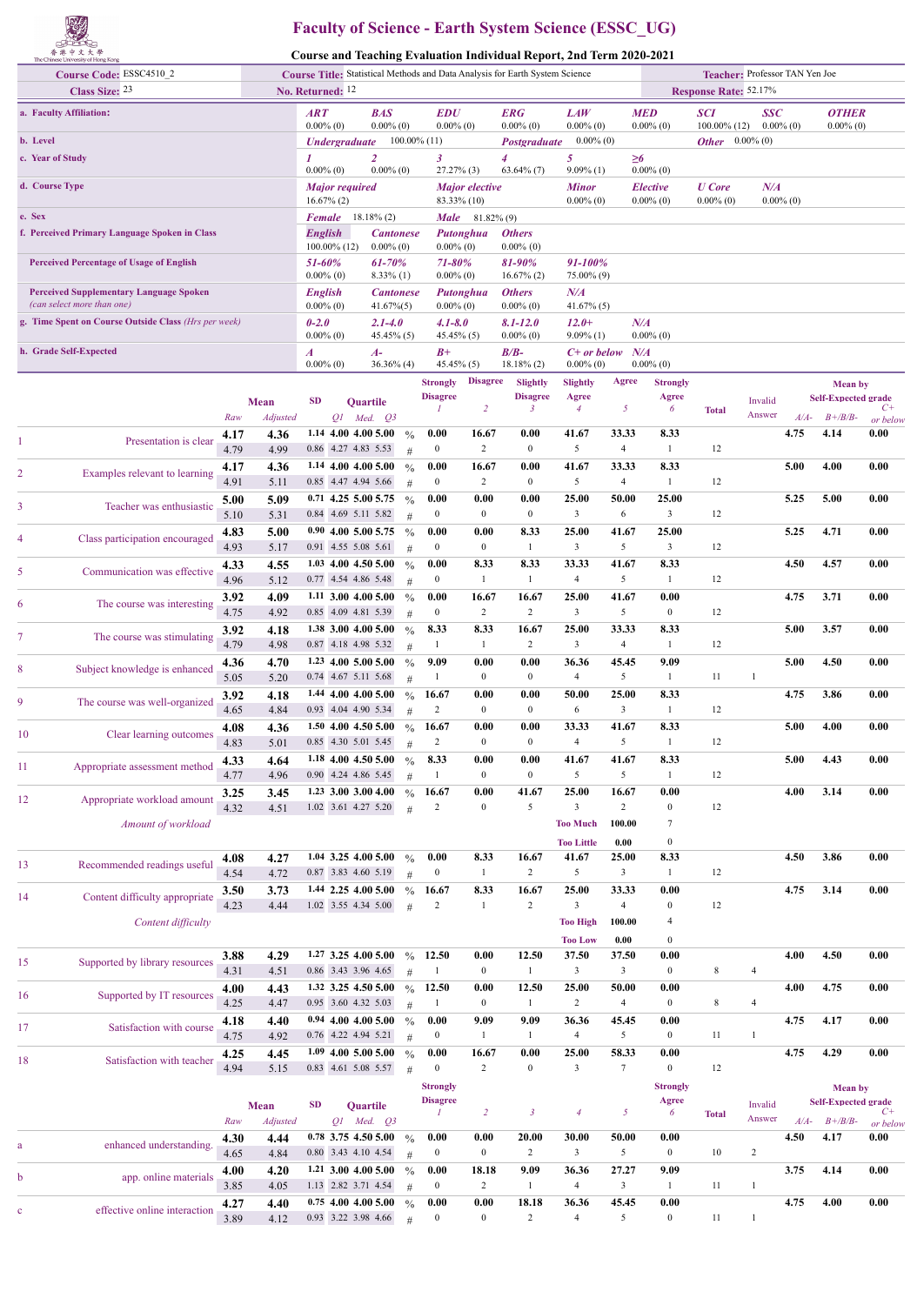## **Faculty of Science - Earth System Science (ESSC\_UG)**

**Course and Teaching Evaluation Individual Report, 2nd Term 2020-2021**

| C4510<br>Course Code: | <b>Course Title:</b> | Teacher. |  |
|-----------------------|----------------------|----------|--|
| lass Size:<br>$\sim$  |                      | $\n  n$  |  |
|                       |                      |          |  |

**Notes** 1. 'Invalid answers' include (a) non-response and (b) selection more than one category. All other data are considered valid answers.

2. For each numbered question, top row (not shaded) reports **Course Statistics**, bottom row (shaded) reports **Departmental/Programme/School/College Statistics**.

3. Definitions: (a) **Raw Mean:** mean based on all valid answers (b) **Adjusted Mean**: Mean with bottom 10% valid answers removed; (c) **SD**: Standard Deviation;

(d) **Q1**: 25th percentile; **Med.**: Median; **Q3**: 75th percentile; (e) #: number of respondents selecting the respective category; (f) **%**: percentage of # divided by number of valid answers;

(g) **Total**: total number of valid answers; (h) **Mean by Expected Grade**: Raw mean based on responses of students expecting the corresponding grade.

All statistics, except adjusted means, are compiled based on valid answers.